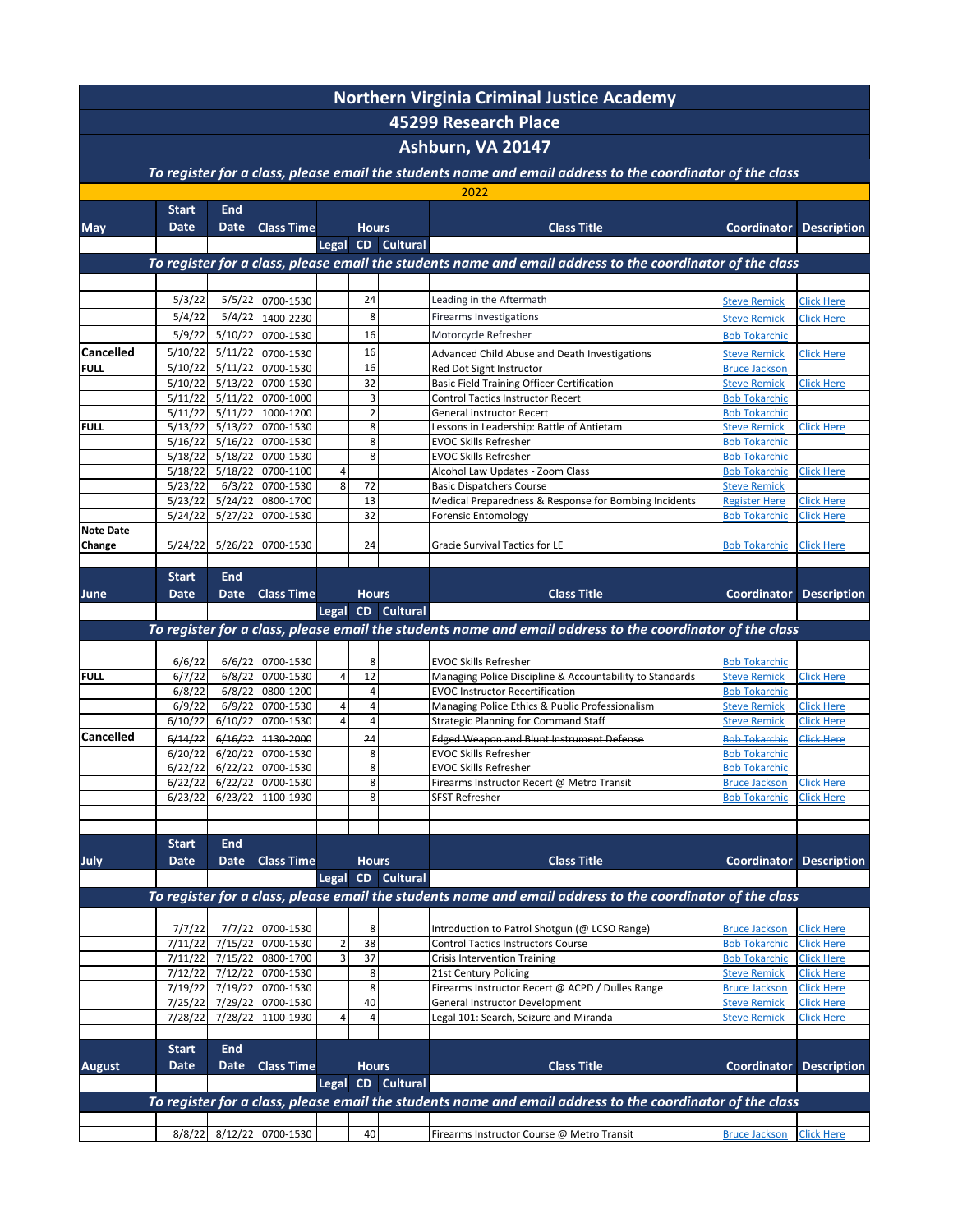|                  | 8/9/22                      | 8/12/22                                | 0700-1530                                                  |            | 40             |                   | Speed Measurement RADAR & LIDAR Instructor                                                                | <b>Bob Tokarchic</b>                         | <b>Click Here</b>                      |
|------------------|-----------------------------|----------------------------------------|------------------------------------------------------------|------------|----------------|-------------------|-----------------------------------------------------------------------------------------------------------|----------------------------------------------|----------------------------------------|
|                  | 8/17/22                     | 8/17/22                                | 1100-1930                                                  | 4          | $\overline{4}$ |                   | Legal 202: Advanced Search, Seizure & Court Prep.                                                         | <b>Steve Remick</b>                          | <b>Click Here</b>                      |
|                  | 8/18/22                     | 8/19/22                                | 0700-1530                                                  |            | 16             |                   | Trauma Informed Policing & Officer Self Care                                                              | <b>Bob Tokarchic</b>                         | <b>Click Here</b>                      |
| <b>FULL</b>      | 8/22/22                     | 8/23/22                                | 0700-1530                                                  |            | 16             |                   | Pistol Mounted Optic Instructor Course @ Loudoun Range                                                    | <b>Bruce Jackson</b>                         | <b>Click Here</b>                      |
|                  | 8/23/22                     |                                        | 8/23/22 1200-1600                                          |            | $\overline{4}$ |                   | SFST Trainers - Instructor Recert                                                                         | <b>Bob Tokarchic</b>                         |                                        |
|                  | 8/24/22                     | 8/26/22                                | 1100-1930                                                  | 4          | 20             |                   | Search Warrant Workshop                                                                                   | <b>Bob Tokarchic</b>                         | <b>Click Here</b>                      |
|                  |                             |                                        |                                                            |            |                |                   |                                                                                                           |                                              |                                        |
|                  |                             |                                        |                                                            |            |                |                   |                                                                                                           |                                              |                                        |
|                  | <b>Start</b>                | <b>End</b>                             |                                                            |            |                |                   |                                                                                                           |                                              |                                        |
| <b>September</b> | <b>Date</b>                 | <b>Date</b>                            | <b>Class Time</b>                                          |            | <b>Hours</b>   |                   | <b>Class Title</b>                                                                                        | <b>Coordinator</b>                           | <b>Description</b>                     |
|                  |                             |                                        |                                                            |            |                | Legal CD Cultural |                                                                                                           |                                              |                                        |
|                  |                             |                                        |                                                            |            |                |                   | To register for a class, please email the students name and email address to the coordinator of the class |                                              |                                        |
|                  |                             |                                        |                                                            |            |                |                   |                                                                                                           |                                              |                                        |
|                  |                             |                                        |                                                            |            |                |                   | Women Leading in Law Enforcement - When the Heat is on                                                    |                                              |                                        |
|                  | 9/7/22                      | 9/9/22                                 | 0700-1530                                                  |            | 20             |                   | Registration information in the course description                                                        | <b>Steve Remick</b>                          | Click Here                             |
|                  | 9/8/22                      | 9/9/22                                 | 0700-1530                                                  |            | 16             |                   | <b>Criminal Investigations Techniques</b>                                                                 | <b>Steve Remick</b>                          | <b>Click Here</b>                      |
|                  | 9/12/22                     | 9/16/22                                | 0700-1530                                                  |            | 40             |                   | <b>Basic Crime Scene Photography</b>                                                                      | <b>Bob Tokarchic</b>                         | <b>Click Here</b>                      |
|                  | 9/13/22                     |                                        | 9/13/22 1400-2230                                          |            | 8              |                   | Confidential Informants                                                                                   | <b>Steve Remick</b>                          | <b>Click Here</b>                      |
|                  | 9/13/22                     |                                        | 9/13/22 1100-1930                                          | 4          | $\sqrt{4}$     |                   | Legal 303: Use of Force Liability for Supervisors                                                         | <u>Steve Remick</u>                          | <b>Click Here</b>                      |
|                  | 9/14/22                     |                                        | 9/15/22 1400-2230                                          |            | 16             |                   | Social Media Investigations                                                                               | <b>Steve Remick</b>                          | <b>Click Here</b>                      |
|                  | 9/15/22                     | 9/15/22                                | 0700-1530                                                  |            | 8              |                   | Lessons in Leadership: Battle of Gettysburg                                                               | <b>Steve Remick</b>                          | <b>Click Here</b>                      |
|                  | 9/19/22                     | 9/23/22                                | 0700-1530                                                  |            | 40             |                   | Crime Scene Processing and Evidence Collection                                                            | <b>Bob Tokarchic</b>                         | <b>Click Here</b>                      |
|                  | 9/21/22                     | 9/21/22                                | 0700-1530                                                  |            | 8              |                   | Firearms Instructor Recert @ Metro Transit                                                                | <b>Bruce Jackson</b>                         | <b>Click Here</b>                      |
|                  | 9/21/22                     | 10/7/22                                | 9/21/22 1100-1930<br>0700-1530                             | 4          | $\overline{4}$ |                   | Legal 303: Legal for Electronic Evidence                                                                  | <b>Steve Remick</b>                          | Click Here                             |
|                  | 9/26/22<br>9/29/22          | 9/29/22                                |                                                            |            | 80<br>8        |                   | <b>Basic Motorcycle Operators Course</b><br>Lessons in Leadership: Battle of Antietam                     | <b>Bob Tokarchic</b>                         | <b>Click Here</b>                      |
|                  | 9/29/22                     | 9/30/22                                | 0700-1530<br>0700-1530                                     |            | 16             |                   | Trauma Informed Policing and Self-Care for Supervisors                                                    | <b>Steve Remick</b><br><b>Bob Tokarchic</b>  | Click Here<br>Click Here               |
|                  | 9/29/22                     | 9/30/22                                | 0700-1530                                                  |            | 16             |                   | Pre-Retirement Seminar                                                                                    | <b>Steve Remick</b>                          | <b>Click Here</b>                      |
|                  |                             |                                        |                                                            |            |                |                   |                                                                                                           |                                              |                                        |
|                  | <b>Start</b>                | <b>End</b>                             |                                                            |            |                |                   |                                                                                                           |                                              |                                        |
| October          | Date                        | <b>Date</b>                            | <b>Class Time</b>                                          |            | <b>Hours</b>   |                   | <b>Class Title</b>                                                                                        | Coordinator                                  | <b>Description</b>                     |
|                  |                             |                                        |                                                            |            |                |                   |                                                                                                           |                                              |                                        |
|                  |                             |                                        |                                                            |            |                | Legal CD Cultural |                                                                                                           |                                              |                                        |
|                  |                             |                                        |                                                            |            |                |                   | To register for a class, please email the students name and email address to the coordinator of the class |                                              |                                        |
|                  |                             |                                        |                                                            |            |                |                   |                                                                                                           |                                              |                                        |
|                  | 10/3/22                     | 10/3/22                                | 0700-1530                                                  |            | 8              |                   | OC Instructors Course                                                                                     | <b>Bob Tokarchic</b>                         | <b>Click Here</b>                      |
|                  |                             |                                        | 10/3/22 10/7/22 0700-1530                                  |            | 40             |                   | Five Stages of Interview and Interrogations                                                               | <b>Bob Tokarchic</b>                         | <b>Click Here</b>                      |
|                  | 10/4/22                     |                                        | 10/4/22 1100-1930                                          | 4          | $\overline{4}$ |                   | Legal 303: Legal issues in Complex Homicides / Sex Crimes                                                 | <b>Steve Remick</b>                          |                                        |
|                  | 10/4/22                     |                                        | 10/6/22 0700-1530                                          | 4          | 20             |                   | New Detectives - Location Fairfax PD HQ                                                                   | <b>Steve Remick</b>                          | <b>Click Here</b>                      |
|                  | 10/5/22                     |                                        | 10/7/22 1000-1830                                          |            | 24             |                   | Edged Weapon & Blunt Instrument Defense                                                                   | <b>Bob Tokarchic</b>                         | <b>Click Here</b>                      |
|                  |                             |                                        | 10/11/22 10/13/22 0700-1530                                |            | 24             |                   | Criminal Apprehension and Investigations                                                                  | <b>Steve Remick</b>                          | <b>Click Here</b>                      |
|                  |                             |                                        | 10/12/22 10/12/22 1400-2230                                |            | 8<br>16        |                   | Drug Enforcement for Patrol                                                                               | <b>Steve Remick</b><br><b>Bob Tokarchic</b>  | <b>Click Here</b>                      |
|                  |                             | 10/13/22 10/14/22<br>10/13/22 10/13/22 | 0700-1530<br>0700-1530                                     |            | 8              |                   | Motorcycle Refresher<br>Lessons in Leadership: Battle of First Mansass                                    |                                              |                                        |
|                  |                             |                                        | 10/13/22 10/13/22 1100-1930                                |            | 8              |                   | <b>SFST Refresher</b>                                                                                     | <b>Steve Remick</b><br><b>Bob Tokarchic</b>  | <b>Click Here</b><br><b>Click Here</b> |
|                  |                             |                                        | 10/18/22 10/19/22 0700-1530                                |            | 8              |                   | Selling Yourself: Preparation for Career Related Interviews                                               | <b>Steve Remick</b>                          | <b>Click Here</b>                      |
|                  |                             |                                        | 10/19/22 10/21/22 0700-1530                                |            | 24             |                   | Simunition Instructor Course (Registration through Simunitions)                                           | <b>Bob Tokarchic</b>                         | <b>Click Here</b>                      |
|                  |                             | 10/19/22 10/20/22                      | 0700-1530                                                  |            | 16             |                   | Simunition Instructor Recertification (Registration through Simunitions)                                  | <b>Bob Tokarchic</b>                         | <b>Click Here</b>                      |
|                  |                             |                                        | 10/20/22 10/20/22 0700-1530                                |            | 8              |                   | Leading and Managing Small Units and Squads                                                               | <b>Steve Remick</b>                          | <b>Click Here</b>                      |
|                  |                             |                                        | 10/21/22 10/21/22 0700-1530                                |            | 8              |                   | <b>Building and Sustaining Outstanding Teams</b>                                                          | <b>Steve Remick</b>                          | <b>Click Here</b>                      |
|                  |                             | 10/25/22 10/28/22                      | 0700-1730                                                  |            | 40             |                   | Speed Measurement RADAR & LIDAR Operator                                                                  | <b>Bob Tokarchic</b>                         | <b>Click Here</b>                      |
|                  |                             | 10/25/22 10/28/22                      | 0700-1530                                                  |            | 32             |                   | <b>Basic Field Training Officer Certification</b>                                                         | <b>Steve Remick</b>                          | <b>Click Here</b>                      |
|                  |                             | 10/27/22 10/27/22                      | 0700-1530                                                  |            | 8              |                   | Failures in Criminal Investigations                                                                       | <b>Steve Remick</b>                          | <b>Click Here</b>                      |
|                  |                             |                                        |                                                            |            |                |                   |                                                                                                           |                                              |                                        |
|                  | <b>Start</b>                | <b>End</b>                             |                                                            |            |                |                   |                                                                                                           |                                              |                                        |
| <b>November</b>  | <b>Date</b>                 | Date                                   | <b>Class Time</b>                                          |            | <b>Hours</b>   |                   | <b>Class Title</b>                                                                                        | Coordinator                                  | <b>Description</b>                     |
|                  |                             |                                        |                                                            |            |                | Legal CD Cultural |                                                                                                           |                                              |                                        |
|                  |                             |                                        |                                                            |            |                |                   |                                                                                                           |                                              |                                        |
|                  |                             |                                        |                                                            |            |                |                   | To register for a class, please email the students name and email address to the coordinator of the class |                                              |                                        |
|                  |                             |                                        |                                                            |            |                |                   |                                                                                                           |                                              |                                        |
|                  | 11/4/22                     |                                        | 11/4/22 0700-1000                                          |            | 3              |                   | Speed Measurement RADAR & LIDAR Instructor Recert                                                         | <b>Bob Tokarchic</b>                         |                                        |
|                  |                             |                                        | 11/8/22 11/8/22 0700-1530                                  |            | 8              |                   | Females in Law Enforcement                                                                                | <b>Steve Remick</b>                          | Click Here                             |
|                  |                             |                                        | 11/14/22 11/14/22 0700-1530                                |            | 8              |                   | <b>EVOC Skills Refresher</b>                                                                              | <b>Bob Tokarchic</b>                         |                                        |
|                  |                             |                                        | 11/16/22 11/16/22 0700-1530<br>11/17/22 11/17/22 0700-1100 | 4          | 8              |                   | <b>Estate Planning for LE</b>                                                                             | <b>Bob Tokarchic</b><br><b>Bob Tokarchic</b> |                                        |
|                  |                             |                                        |                                                            |            |                |                   | <b>Alcohol Law Updates</b>                                                                                |                                              | <b>Click Here</b>                      |
|                  |                             |                                        |                                                            |            |                |                   |                                                                                                           |                                              |                                        |
|                  |                             | 11/17/22 11/18/22                      | 0700-1530                                                  |            | 16             |                   | Cryptocurrency Investigations                                                                             | <b>Steve Remick</b>                          | Click Here                             |
|                  |                             | 11/29/22 11/29/22                      | 1100-1930                                                  | $\sqrt{4}$ | 4              |                   | Legal Report Writing for Court: Criminal and Use of Force                                                 | <b>Steve Remick</b>                          |                                        |
|                  |                             |                                        |                                                            |            |                |                   |                                                                                                           |                                              |                                        |
| <b>December</b>  | <b>Start</b><br><b>Date</b> | <b>End</b><br><b>Date</b>              | <b>Class Time</b>                                          |            | <b>Hours</b>   |                   | <b>Class Title</b>                                                                                        | <b>Coordinator Description</b>               |                                        |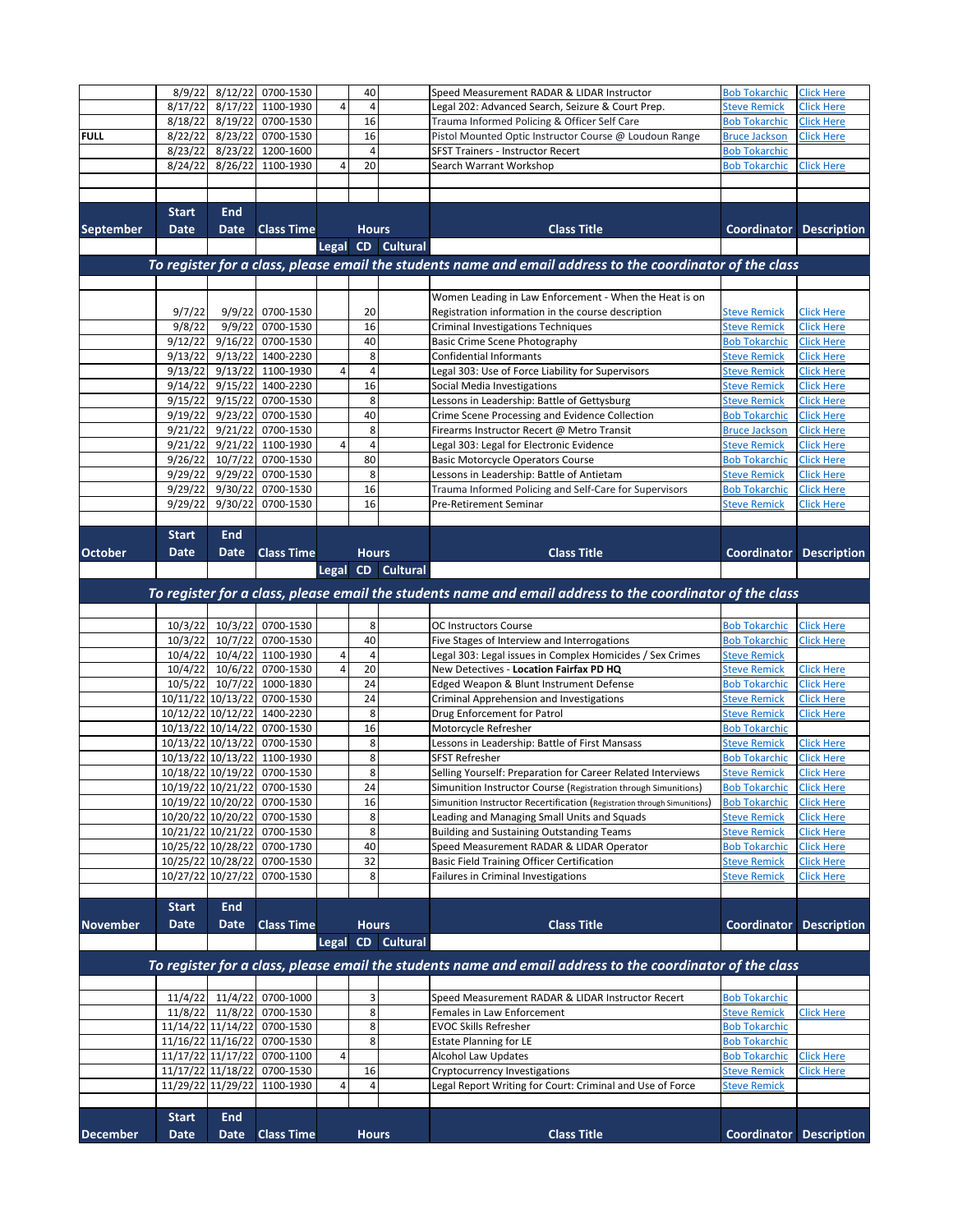|                 |              |                   |                                                          |   |                | Legal CD Cultural |                                                                                                           |                                             |                    |
|-----------------|--------------|-------------------|----------------------------------------------------------|---|----------------|-------------------|-----------------------------------------------------------------------------------------------------------|---------------------------------------------|--------------------|
|                 |              |                   |                                                          |   |                |                   | To register for a class, please email the students name and email address to the coordinator of the class |                                             |                    |
|                 |              |                   |                                                          |   |                |                   |                                                                                                           |                                             |                    |
|                 | 12/1/22      | 12/2/22           | 0700-1530                                                |   | 16             |                   | Insurance Fraud Investigations @ Manassas Park PD                                                         | <b>Bob Tokarchic</b>                        | <b>Click Here</b>  |
|                 |              |                   | 12/5/22 12/9/22 0700-1530                                |   | 40             |                   | <b>Firearms Instructors Course</b>                                                                        | <b>Bruce Jackson</b>                        | <b>Click Here</b>  |
|                 |              |                   | 12/6/22 12/6/22 0700-1000                                |   | $\overline{3}$ |                   | Speed Measurement RADAR & LIDAR Instructor Recert                                                         | <b>Bob Tokarchic</b>                        |                    |
|                 |              |                   | 12/7/22 12/9/22 1100-1930                                | 4 | 20             |                   | Search Warrant Workshop                                                                                   | <b>Bob Tokarchic</b>                        | <b>Click Here</b>  |
|                 |              |                   | 12/7/22 12/8/22 0700-1530                                |   | 16<br>16       |                   | Planning for Use of Force Encounters                                                                      | <b>Steve Remick</b>                         | Click Here         |
|                 |              |                   | 12/8/22 12/9/22 0700-1530<br>12/13/22 12/13/22 1200-1600 |   | $\overline{4}$ |                   | Dark Web Investigations<br>SFST Trainers - Instructor Recert                                              | <b>Steve Remick</b><br><b>Bob Tokarchic</b> | <b>Click Here</b>  |
|                 |              |                   | 12/13/22 12/16/22 0700-1530                              |   | 32             |                   | <b>Basic Field Training Officer Certification</b>                                                         | <b>Steve Remick</b>                         | <b>Click Here</b>  |
|                 |              |                   | 12/14/22 12/14/22 0800-1200                              |   | $\overline{4}$ |                   | <b>EVOC Instructor Recertification</b>                                                                    | <b>Bob Tokarchic</b>                        |                    |
|                 |              | 12/19/22 12/19/22 | 0700-1530                                                |   | 8              |                   | <b>EVOC Skills Refresher</b>                                                                              | <b>Bob Tokarchic</b>                        |                    |
|                 |              |                   | 12/21/22 12/21/22 0700-1530                              |   | 8              |                   | Firearms Instructor Recert @ Metro Transit                                                                | <b>Bruce Jackson</b>                        | <b>Click Here</b>  |
|                 |              | 12/21/22 12/21/22 | 0700-1530                                                |   | 8              |                   | <b>EVOC Skills Refresher</b>                                                                              | <b>Bob Tokarchic</b>                        |                    |
|                 |              |                   |                                                          |   |                |                   |                                                                                                           |                                             |                    |
|                 |              |                   |                                                          |   |                |                   | 2023                                                                                                      |                                             |                    |
|                 | <b>Start</b> | End               |                                                          |   |                |                   |                                                                                                           |                                             |                    |
| January         | <b>Date</b>  | <b>Date</b>       | <b>Class Time</b>                                        |   | <b>Hours</b>   |                   | <b>Class Title</b>                                                                                        | Coordinator                                 | <b>Description</b> |
|                 |              |                   |                                                          |   |                | Legal CD Cultural |                                                                                                           |                                             |                    |
|                 |              |                   |                                                          |   |                |                   | To register for a class, please email the students name and email address to the coordinator of the class |                                             |                    |
|                 |              |                   |                                                          |   |                |                   |                                                                                                           |                                             |                    |
|                 | 1/12/23      | 1/13/23           | 0700-1530                                                |   | 16             |                   | Trauma Informed Policing & Officer Self Care                                                              | <b>Bob Tokarchic</b>                        | <b>Click Here</b>  |
|                 |              |                   |                                                          |   |                |                   |                                                                                                           |                                             |                    |
|                 |              |                   |                                                          |   |                |                   |                                                                                                           |                                             |                    |
|                 | <b>Start</b> | End               |                                                          |   |                |                   |                                                                                                           |                                             |                    |
| <b>February</b> | Date         | <b>Date</b>       | <b>Class Time</b>                                        |   | <b>Hours</b>   |                   | <b>Class Title</b>                                                                                        | Coordinator                                 | <b>Description</b> |
|                 |              |                   |                                                          |   |                | Legal CD Cultural |                                                                                                           |                                             |                    |
|                 |              |                   |                                                          |   |                |                   |                                                                                                           |                                             |                    |
|                 |              |                   |                                                          |   |                |                   | To register for a class, please email the students name and email address to the coordinator of the class |                                             |                    |
|                 |              |                   |                                                          |   |                |                   |                                                                                                           |                                             |                    |
|                 | 2/2/23       | 2/3/23            | 0700-1530                                                |   | 16             |                   | Trauma Informed Policing and Self-Care for Supervisors                                                    | <b>Bob Tokarchic</b>                        | <b>Click Here</b>  |
|                 | 2/6/23       |                   | 2/10/23 0700-1530                                        |   | 40             |                   | Five Stages of Interview and Interrogations                                                               | <b>Bob Tokarchic</b>                        | <b>Click Here</b>  |
|                 | 2/15/23      |                   | 2/15/23 0700-1530                                        |   | 8              |                   | <b>Estate Planning for LE</b>                                                                             | <b>Bob Tokarchic</b>                        |                    |
|                 | 2/16/23      | 2/16/23           | 1100-1930                                                |   | 8              |                   | <b>SFST Refresher</b>                                                                                     | <b>Bob Tokarchic</b>                        | Click Here         |
|                 | 2/21/23      |                   | 2/21/23 1100-1930                                        | 4 |                |                   | Legal 101: Search, Seizure and Miranda                                                                    | <b>Steve Remick</b>                         | Click Here         |
|                 | 2/28/23      | 3/3/23            | <b>TBD</b>                                               |   | 40             |                   | SFST Instructor Development (Train the Trainer)                                                           | <b>Bob Tokarchic</b>                        | <b>Click Here</b>  |
|                 |              |                   |                                                          |   |                |                   |                                                                                                           |                                             |                    |
|                 |              |                   |                                                          |   |                |                   |                                                                                                           |                                             |                    |
|                 | <b>Start</b> | <b>End</b>        |                                                          |   |                |                   |                                                                                                           |                                             |                    |
| <b>March</b>    | Date         | Date              | <b>Class Time</b>                                        |   | <b>Hours</b>   |                   | <b>Class Title</b>                                                                                        | Coordinator                                 | <b>Description</b> |
|                 |              |                   |                                                          |   |                | Legal CD Cultural |                                                                                                           |                                             |                    |
|                 |              |                   |                                                          |   |                |                   | To register for a class, please email the students name and email address to the coordinator of the class |                                             |                    |
|                 |              |                   |                                                          |   |                |                   |                                                                                                           |                                             |                    |
|                 | 3/8/23       |                   | 3/10/23 1100-1930                                        | 4 | 20             |                   | Search Warrant Workshop                                                                                   | <b>Bob Tokarchic</b>                        | <b>Click Here</b>  |
|                 | 3/14/23      |                   | 3/14/23 1100-1930                                        | 4 | $\overline{4}$ |                   | Legal 202: Advanced Search, Seizure and Court Prep.                                                       | <b>Steve Remick</b>                         | <b>Click Here</b>  |
|                 | 3/14/23      |                   | 3/17/23 0700-1530                                        |   | 32             |                   | <b>Basic Field Training Officer Certification</b>                                                         |                                             | <b>Click Here</b>  |
|                 |              |                   |                                                          |   | 8              |                   |                                                                                                           | <b>Steve Remick</b>                         |                    |
|                 | 3/21/23      |                   | 3/22/23 0700-1530                                        |   |                |                   | Selling Yourself: Preparation for Career Related Interviews                                               | <b>Steve Remick</b>                         | <b>Click Here</b>  |
|                 | 3/23/23      | 3/24/23           | 0700-1530                                                |   | 16             |                   | The Art of Facilitation                                                                                   | <b>Steve Remick</b>                         | <b>Click Here</b>  |
|                 |              |                   |                                                          |   |                |                   |                                                                                                           |                                             |                    |
|                 |              |                   |                                                          |   |                |                   |                                                                                                           |                                             |                    |
|                 | <b>Start</b> | <b>End</b>        |                                                          |   |                |                   |                                                                                                           |                                             |                    |
| <b>April</b>    | Date         | Date              | <b>Class Time</b>                                        |   | <b>Hours</b>   |                   | <b>Class Title</b>                                                                                        | Coordinator                                 | <b>Description</b> |
|                 |              |                   |                                                          |   |                | Legal CD Cultural |                                                                                                           |                                             |                    |
|                 |              |                   |                                                          |   |                |                   | To register for a class, please email the students name and email address to the coordinator of the class |                                             |                    |
|                 |              |                   |                                                          |   |                |                   |                                                                                                           |                                             |                    |
|                 | 4/4/23       |                   | 4/4/23 1400-2230                                         |   | 8              |                   | Firearm Investigations                                                                                    | <b>Steve Remick</b>                         | <b>Click Here</b>  |
|                 | 4/7/23       |                   | 4/7/23 1100-1930                                         | 4 |                |                   | Legal 303: Legal for Electronic Evidence                                                                  | <b>Steve Remick</b>                         | <b>Click Here</b>  |
|                 | 4/13/23      |                   | 4/13/23 0700-1100                                        | 4 |                |                   | <b>Alcohol Law Updates</b>                                                                                | <b>Bob Tokarchic</b>                        | <b>Click Here</b>  |
|                 | 4/19/23      |                   | 4/21/23 1000-1830                                        |   | 24             |                   | Edged Weapon & Blunt Instrument Defense                                                                   | <b>Bob Tokarchic</b>                        | <b>Click Here</b>  |
|                 |              |                   |                                                          |   |                |                   |                                                                                                           |                                             |                    |
|                 |              |                   |                                                          |   |                |                   |                                                                                                           |                                             |                    |
|                 |              |                   |                                                          |   |                |                   |                                                                                                           |                                             |                    |